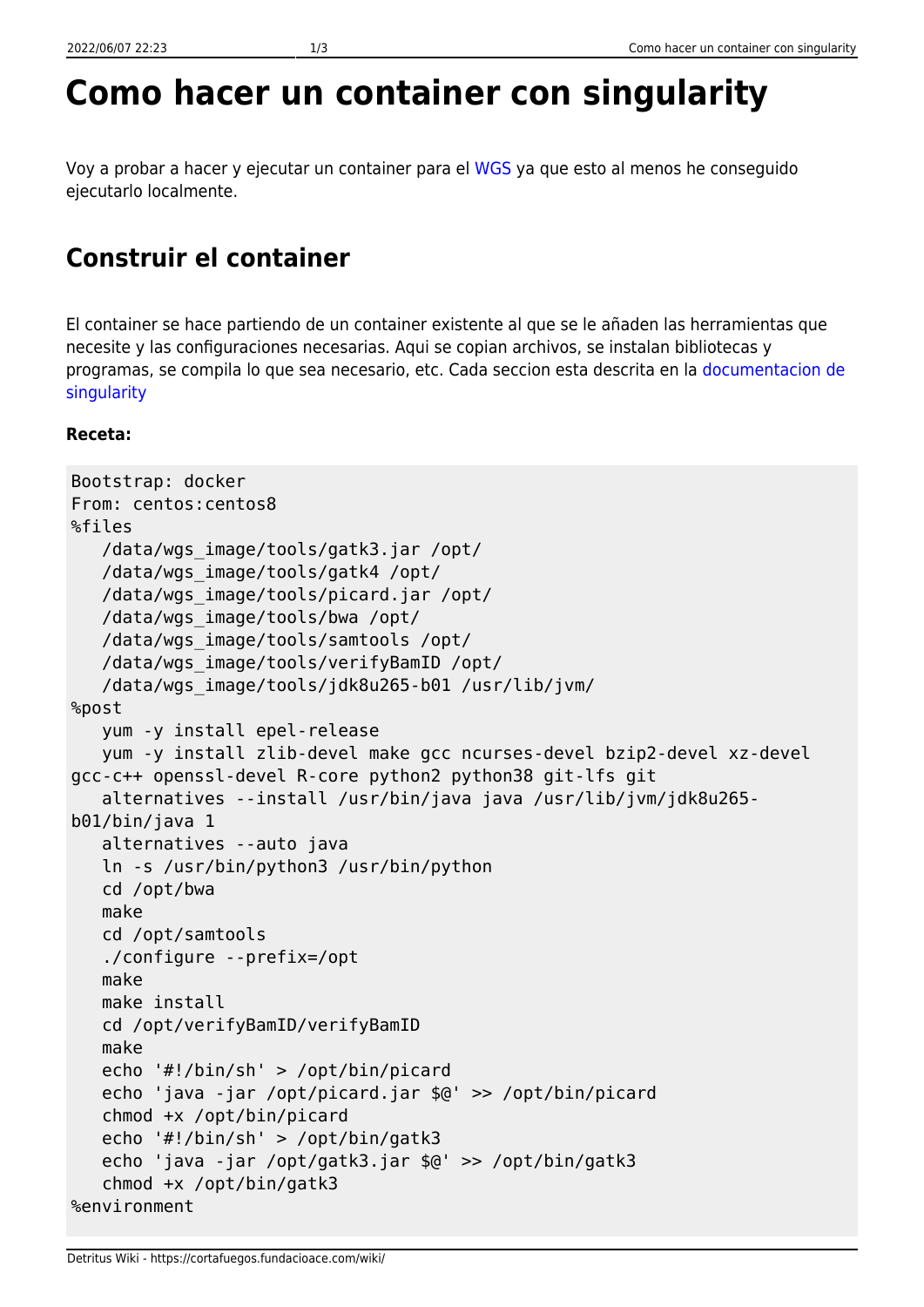```
 export
PATH=$PATH:/opt/gatk4:/opt/bin:/opt/bwa:/opt/verifyBamID/verifyBamID/bin:/us
r/lib/jvm/jdk8u265-b01/bin
%test
    picard -h
    exit 0
```
#### **Un poco de explicacion**

- Bootstrap y From indican que para empezar singularity debe bajarse el centos 8 de un hub docker al disco duro.
- %files indica que archivos del disco duro local han de copiarse dentro del container y donde
- %post es el procedimiento de post install, como si se tratara de una maquina nueva. indica al container las operaciones que han de hacerse. Aqui se instalan paquetes nuevos, se compilan programas, se hacen scripts customized
- %environment se usa para fijar cuales son las variables que queremos añadir cuando ejecutemos el container. Aqui se actualiza PATH pero puede ser LD\_LIBRARY\_PATH o cualquier otra
- %test esto solo se usa cuando se construye el container. Son ordenes que se ejecutan cuando se termina de construir y sirven para comprobar que las cosas funcionan bien.

Para construir el container guardo esta receta en un archivo de texto (ejemplo wgs.singularity) y ejecuto,

```
[root@cthulhu wgs_image]# singularity build wgs.sif wgs.singularity
...
...
...
```
## **Usar el container**

La manera mas sencilla,

```
[root@cthulhu wgs_image]# singularity run wgs.sif bwa
Program: bwa (alignment via Burrows-Wheeler transformation)
Version: 0.7.17-r1188
Contact: Heng Li <lh3@sanger.ac.uk>
Usage: bwa <command> [options]
Command: index index sequences in the FASTA format
        mem BWA-MEM algorithm
         fastmap identify super-maximal exact matches
         pemerge merge overlapping paired ends (EXPERIMENTAL)
         aln gapped/ungapped alignment
        samse generate alignment (single ended)
        sampe generate alignment (paired ended)
```